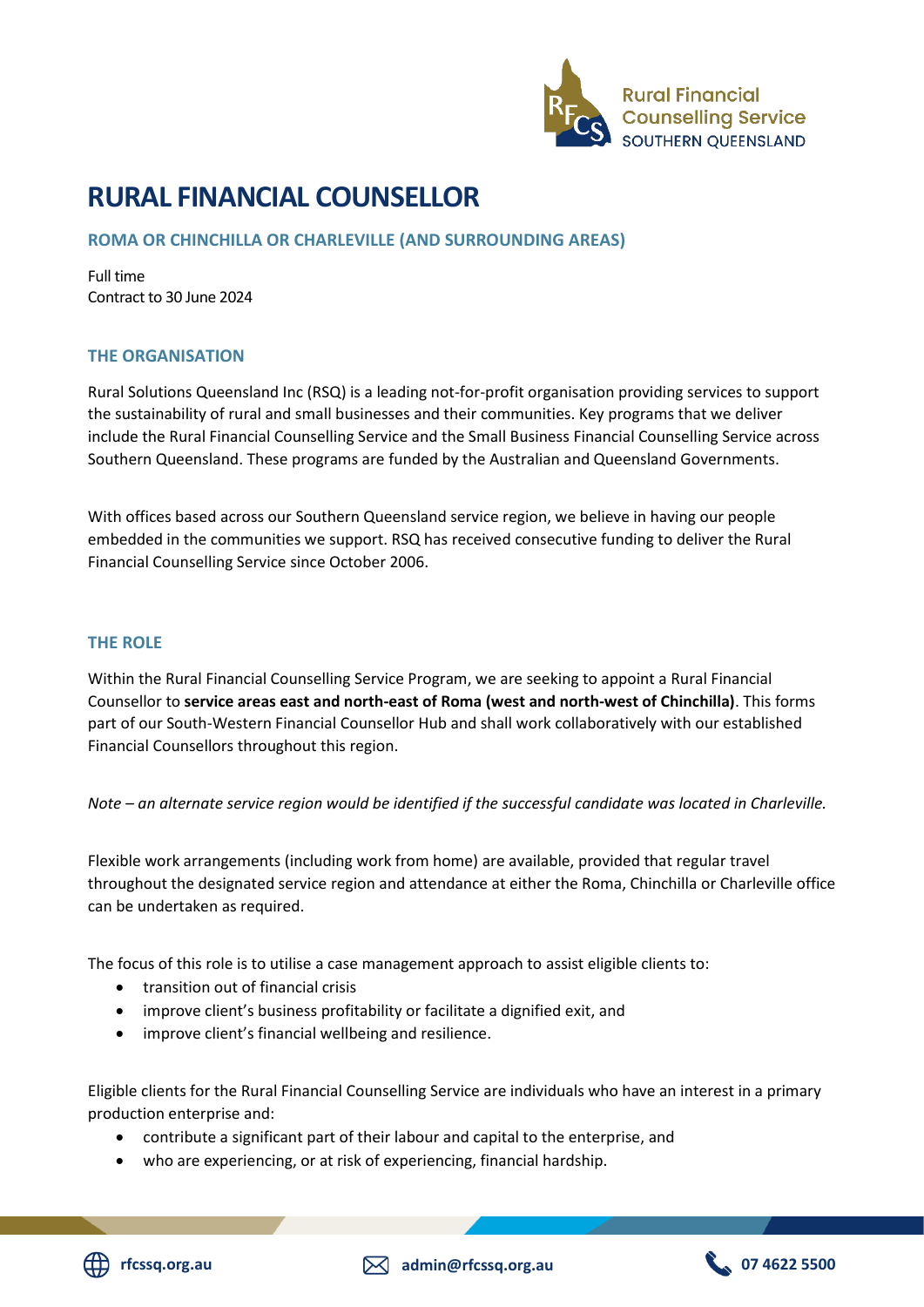In undertaking their role, a Rural Financial Counsellor shall:

- help clients to understand their business situation and underlying problems
- support clients to come to terms with their situation and feel in control of their future
- discuss options and longer-term goals with clients, to improve their financial position
- develop client's financial knowledge, skills and confidence
- engage clients in the decision-making process about their situation
- develop business plans/strategies for clients and support the implementation of these plans through client monitoring
- help clients to apply for government programs and other assistance that will support their path back to self-sufficiency
- represent and advocate for client's rights/needs at meetings with financiers, creditors (including both formal and inform mediations)
- assist clients to prepare for meetings with other professionals (e.g. accountant/legal)
- refer clients to broader professional advice as support as required.

Rural Financial Counsellors do not provide financial advice, family, emotional or social counselling or prepare farm succession plans but do provide referrals to appropriate professionals.

# **KEY REQUIREMENTS OF THE ROLE**

To be successful in the role of Rural Financial Counsellor, knowledge of the following shall be required or need to be rapidly obtained:

- cashflow budgeting and financial analysis
- business and enterprise planning
- rural issues and farm business management
- farm business viability assessment
- succession planning options for farming families
- loan structures and rural lending practices
- farm business debt mediation and creditor negotiation
- current class C driver licence
- Microsoft Office (required) and Salesforce (desirable) applications.

In addition, a Rural Financial Counsellor needs to be equipped with a professional and empathetic outlook, combined with proven communication and interpersonal skills. Counsellors also need to be able to work autonomously whilst remaining part of a small and close-knit team.

# **DIPLOMA OF FINANCIAL COUNSELLING**

All Rural Financial Counsellors need to either hold or be prepared to obtain a Diploma of Financial Counselling (Rural Specialisation). Applicants who already hold this diploma shall be highly regarded. If not held, applicants must be prepared to commence study towards the diploma within three months of starting employment and obtain the diploma within two years. Diploma costs shall be met by Rural Solutions Queensland Inc.